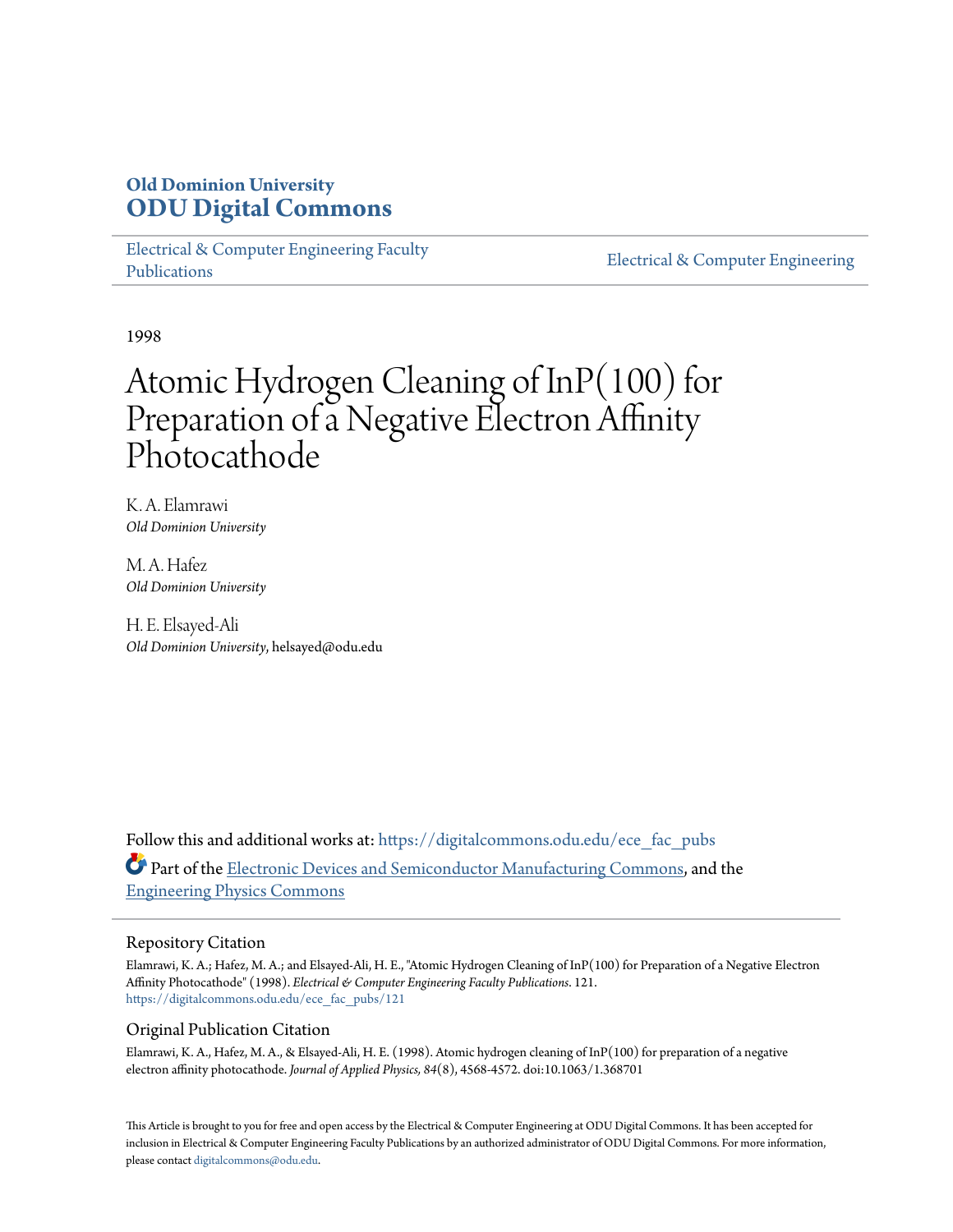# Atomic hydrogen cleaning of  $InP(100)$  for preparation **of a negative electron affinity photocathode**

K. A. Elamrawi, M. A. Hafez, and H. E. Elsayed-Ali<sup>a)</sup>

*Department of Electrical and Computer Engineering, Old Dominion University, Norfolk, Virginia 23529*

(Received 25 June 1998; accepted for publication 20 July 1998)

Atomic hydrogen cleaning is used to clean  $InP(100)$  negative electron affinity photocathodes. Reflection high-energy electron diffraction patterns of reconstructed, phosphorus-stabilized, InP(100) surfaces are obtained after cleaning at  $\sim$ 400 °C. These surfaces produce high quantum efficiency photocathodes  $({\sim}8.5\%)$ , in response to 632.8 nm light. Without atomic hydrogen cleaning, activation of InP to negative electron affinity requires heating to  $\sim$  530 °C. At this high temperature, phosphorus evaporates preferentially and a rough surface is obtained. These surfaces produce low quantum efficiency photocathodes  $(-0.1\%)$ . The use of reflection high-energy electron diffraction to measure the thickness of the deposited cesium layer during activation by correlating diffraction intensity with photoemission is demonstrated. © *1998 American Institute of Physics.*  $[SO021-8979(98)08620-4]$ 

#### **I. INTRODUCTION**

Indium phosphide has considerable applications in the manufacture of electronic and optoelectronic devices. It has a large thermal conductivity, and small electron diffusion that makes it preferable for transferred electron devices.<sup>1</sup> InP has been explored as a solar cell material since its energy gap is close to the optimum value for efficient conversion of solar radiation into electrical power by means of single-junction photovoltaic cells. $<sup>1</sup>$  The energy band gap, lattice constant,</sup> and high optical absorption coefficient of InP make it a suitable photocathode material and a lattice-matched substrate for the growth of epitaxial layers of  $Ga_xIn_{1-x}P_vAs_{1-v}/InP$ heterostructures that have direct band gaps. These heterostructures have been employed to extend the sensitivity of photocathodes beyond the long wavelength limit of conventional devices, $<sup>2</sup>$  and are presently considered for use as light</sup> sources and detectors for optical communication.<sup>3</sup>

InP is used for negative electron affinity  $(NEA)$ photocathodes.4–6 These photocathodes have greatly improved the performance of many conventional light-sensing devices. They are widely used in low-light-level detection, such as scintillation counting, photomultipliers, and imaging devices.<sup>7</sup> NEA photocathodes were recently proposed for electron microscopy and high throughput electron-beam lithography, where isolated multilayer structures are integrated on the photocathode, while protecting the emission areas throughout the fabrication processes. $8-10$  NEA photocathodes operate at room temperature, emit electrons with low energy spread, small angular spread, and low dark currents. NEA III–V semiconductor photocathodes produce spin polarized electrons, used in atomic, surface, and high-energy physics, when optically pumped by circularly polarized light.<sup>11</sup> Strained semiconductors can produce electron polarization as high as  $80\%$ .<sup>12</sup>

Heavily doped *p*-type InP is used as a photocathode material because its Fermi level is close to the valence band. This reduces the electron emission by purely thermal excitation. In positive electron affinity semiconductor surfaces, the vacuum level lies above the bulk conduction band minimum, and electrons excited from the valence band to the conduction band minimum cannot escape from the crystal surface. In NEA semiconductor surfaces, the vacuum level is lowered below the bulk conduction band minimum, and electrons excited to the conduction band minimum are emitted from the surface. The escape depth in this case is not limited by the mean-free path of the hot electrons, which is on the order of 10 nm, but by the diffusion length of the electrons thermalized to the conduction band minimum, which is on the order of several  $\mu$ m.<sup>13</sup> NEA photocathodes produce high quantum efficiency (QE), defined as the number of emitted electrons per incident photon, because of the lower vacuum level and the larger electron escape depth.

NEA surfaces are typically prepared by first cleaning the semiconductor surface chemically before loading it in ultrahigh vacuum (UHV). Then the sample is heat cleaned in UHV to remove the surface contaminants. After the sample is cooled down to room temperature, activation to NEA is typically performed by the coadsorption of cesium and oxygen (or  $NF_3$ ) on the sample surface.<sup>14</sup> The photocathode lifetime depends on the light intensity, photoemitted current, accelerating voltage of the emitted electrons, and vacuum conditions. Longer lifetime is obtained under low level continuous cesiation.<sup>15</sup> The performance of the photocathode is significantly affected by the pressure in the UHV chamber, and a base pressure  $\leq 1 \times 10^{-9}$  Torr is required for long lifetime operation. After the QE drops to low values, the surface can be revived by further cesium deposition or by heat cleaning and reactivating with cesium and oxygen.

Preparation of a clean InP surface is of fundamental importance for NEA device fabrication. It is assumed that the effect of surface contamination is to form an interfacial potential barrier that does not allow the low energy electrons to

a)Author to whom correspondence should be addressed; electronic mail: elsayed-ali@ece.odu.edu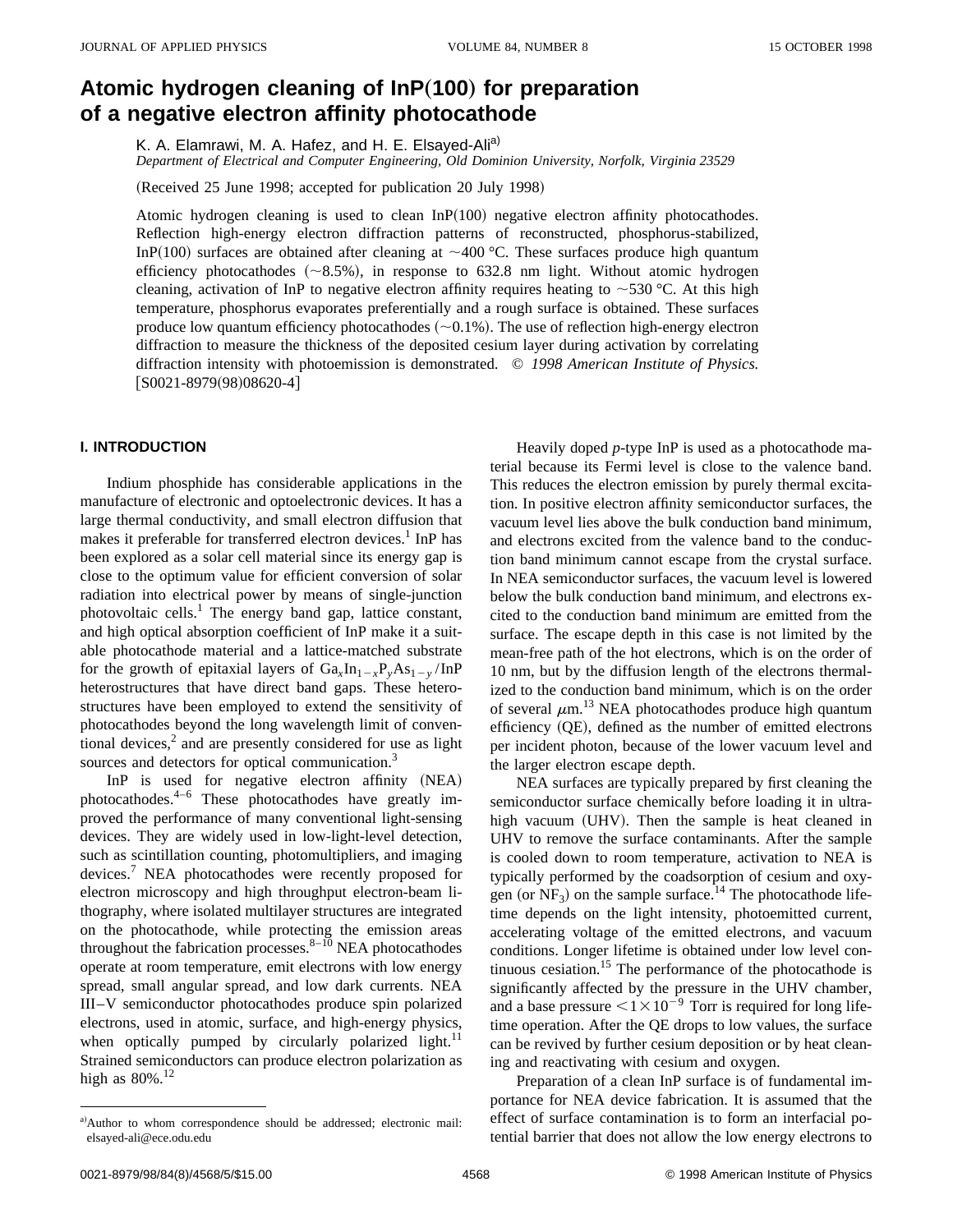

FIG. 1. Ultrahigh vacuum chamber for photocathode preparation. The processing port includes a port for oxygen, atomic hydrogen source, cesium evaporation, and a window for passing the laser to the sample.

escape into vacuum, thus increasing the surface trapping coefficient. This barrier decreases the photoemission sensitivity and produces low OE photocathodes.<sup>16</sup> The main contaminants observed on InP surfaces are carbon and oxygen.<sup>3</sup> Native oxides are desorbed by heating to  $\sim$  500–530 °C, a temperature much higher than InP congruent temperature  $({\sim}400 \text{ °C})$ .<sup>17,18</sup> Moreover, it is difficult to completely remove carbon contaminants from the surface by thermal cleaning. When the InP surface temperature is below the congruent temperature, indium and phosphorus evaporate in equal proportions and the InP surface is phosphorus stabilized. These surfaces when activated to NEA, produce high QE photocathodes. If the InP surface is heated above the congruent temperature, phosphorus evaporates preferentially, leaving indium droplets on the surface. These surfaces produce very low QE photocathodes. In addition, heat cleaning above the congruent temperature results in a rough surface which affects the collimation of the emitted beam by increasing the angular spread of the emitted electrons and thus limits the application of NEA photocathodes in electron-beam lithography and microelectronics applications.<sup>11</sup> Strained semiconductors, used to obtain highly polarized photoelectrons, are affected by high temperature cleaning. Strain relief occurs due to the formation of dislocations and defects that lead to decreased value of electron polarization.<sup>13</sup>

Recently, atomic hydrogen irradiation has been studied as a surface cleaning method.<sup>3,17–20</sup> In addition to removal of surface contaminants, exposure to atomic hydrogen leads to the passivation of donors and acceptors in certain doped semiconductors, $21$  acts as a surfactant during epitaxial growth, $^{22}$  and reduces dislocation densities at heteroepitaxial semiconductor surfaces.<sup>23</sup> Surface cleaning of III-V semiconductors has been previously reported using a variety of atomic hydrogen sources. These include rf discharge, $20$  electron cyclotron resonance discharge, $24$  and a hydrogen thermal cracking source.3 Hydrogen plasma has energetic ions (up to  $\sim$ 100 eV) which can cause physical and electronic damage to the surface extending several hundred Å into the bulk. Normal incidence irradiation using a hydrogen plasma source produced more surface damage than grazing incidence irradiation.<sup>25</sup> In contrast, cracking sources produce atomic hydrogen with kinetic energies thermalized with the ambient gas. For InP, atomic hydrogen cleaning can be accomplished at a surface temperature  $\sim$ 350–400 °C. In addition to the cleaning effect, atomic hydrogen promotes a homogeneous oxide desorption resulting in a smooth phosphorus stabilized surface. Auger analysis of InP surfaces shows complete removal of carbon and oxygen after hydrogen cleaning.<sup>3</sup>

We have previously used atomic hydrogen for preparing GaAs photocathodes.<sup>26</sup> We obtained QE of  $\sim$ 12% in response to 632.8 nm light. Here, we report on the use of atomic hydrogen produced in a thermal cracking source for cleaning InP NEA photocathodes. We study the effect of atomic hydrogen cleaning on the performance of InP NEA photocathodes and determine the optimum cleaning temperature range. After atomic hydrogen cleaning, reflection high energy electron diffraction (RHEED) studies show that the In $P(100)$  is a reconstructed, phosphorus stabilized surface, and produces a high QE of  $\sim 8.5\%$  in response to 632.8 nm light. When heated to 530 °C, the RHEED patterns show an atomically rough surface as a result of preferential desorption of phosphorus leading to very low QE, when activated to NEA.

#### **II. EXPERIMENT**

The work is carried out in a stainless steel UHV chamber (shown in Fig. 1) which is pumped by a 220  $\ell$ /s ion pump, and a titanium sublimation pump to the mid  $10^{-10}$  Torr range. The InP substrate is mounted on a molybdenum plate on top of a resistive heater that can be heated up to 600 °C. The sample is fixed with two molybdenum clamps. A thermocouple is attached to the sample holder close to the sample in order to measure its temperature. A wire is connected to the sample holder to allow applying a voltage bias to the sample for photocurrent measurement. The sample holder is connected to a *xyz* manipulator through a ceramic rod that provides electrical insulation of the sample from the chamber walls, used as the anode for the negatively biased sample. The manipulator also provides azimuthal rotation which is used to set the direction of the incident electron beam when acquiring the RHEED patterns. The UHV chamber is equipped with a RHEED gun and a phosphorus screen. The substrate faces a processing port which has a port to deposit cesium during NEA activation, a leak valve for oxygen admission, a glass window to allow the laser light to activate the InP photocathode, and a port for the hydrogen cracking source. RHEED patterns are acquired by a charge coupled device (CCD) detector connected to a computer and a video monitor. This image analysis system is similar to that used in Ref. 27. The hydrogen cracking source consists of a tungsten filament inserted in a boron nitride tube. The molecular hydrogen is introduced through a leak valve and passes in the boron nitride tube where it becomes partially dissociated and the atomic hydrogen is transported to the sample. The hydrogen pressure during the cleaning process is  $\sim1\times10^{-6}$  Torr. The dissociation efficiency is estimated to be  $\sim$ 3% based on the filament temperature.<sup>28</sup>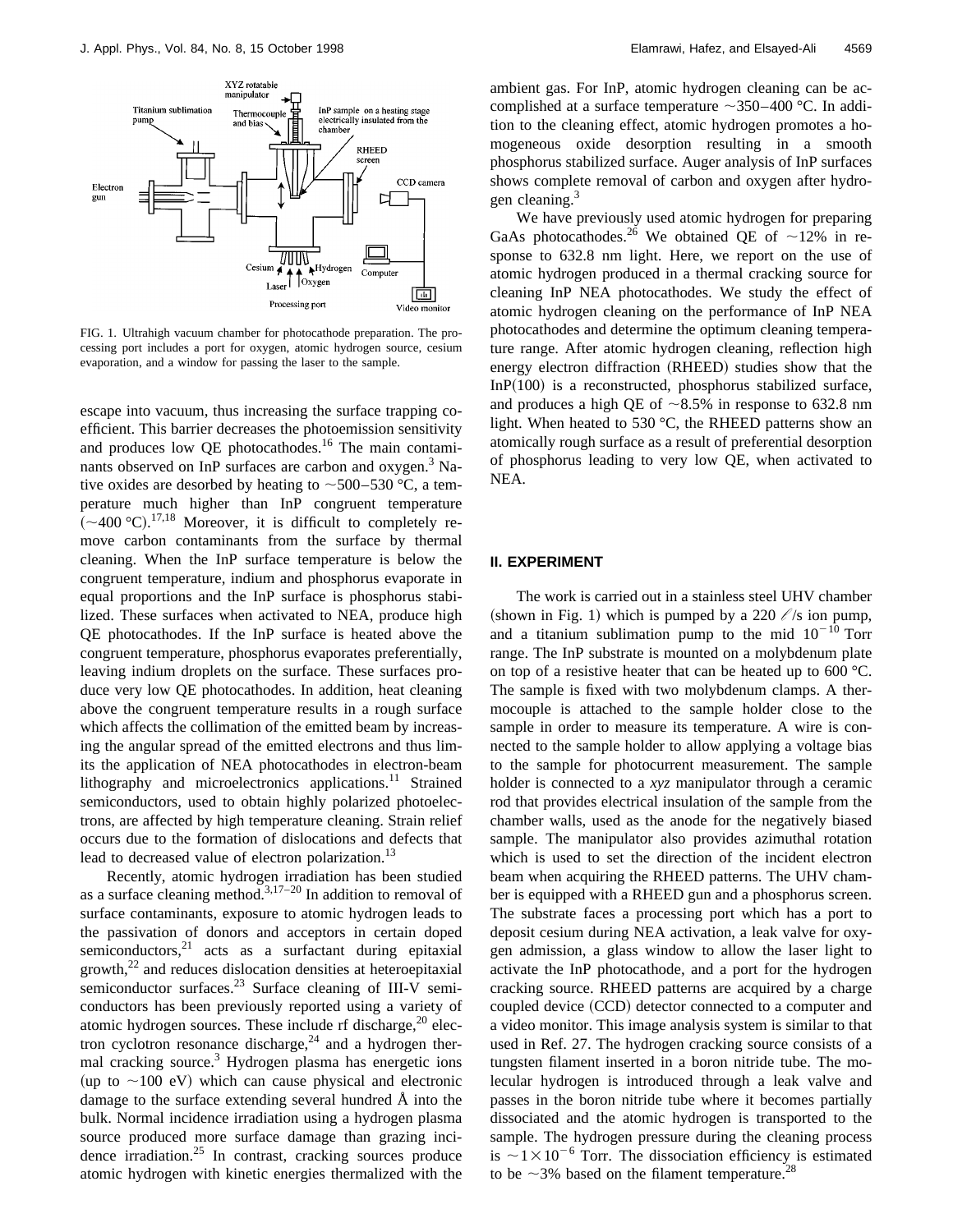

FIG. 2. Typical photoresponse of InP photocathode activated to negative electron affinity by the alternate deposition of cesium and oxygen. For a current level of few  $\mu$ A, the quantum efficiency drops to  $\sim$ 80% of its initial value after  $\sim$ 1000 min.

#### **III. RESULTS AND DISCUSSION**

### **A. Atomic hydrogen cleaning and photocathode performance**

In $P(100)$  samples, Zn doped to provide a carrier concentration of  $(2-3) \times 10^{18}$  cm<sup>-3</sup>, were used. Heavily *p*-doped InP samples were used since the Fermi level is close to the valence band and hence, electron emission by purely thermal excitation is minimized. The  $InP(100)$  was degreased in acetone and ethanol, with no chemical etching performed prior to loading the sample in UHV. The chamber was then baked for 48 h to achieve a pressure in the  $10^{-10}$  Torr range. The sample was kept at 385 °C during the chamber bakeout, cooled down to room temperature, and then activated to NEA by the "yoyo" technique.<sup>14</sup> Cesium was applied until maximum photocurrent response to 632.8 nm light was obtained, then oxygen was admitted which caused the photocurrent to drop. Cesium was then applied again until the photocurrent was maximized. This sequence was repeated, until there was no further improvement in the photocurrent. Figure 2 shows a typical ''yoyo'' activation and QE, in response to 632.8 nm light for 1000 min. For a photocurrent level of few  $\mu$ A, the QE drops to  $\sim$ 80% of its initial value after  $\sim$ 1000 min. After the first activation, a QE of  $\sim$ 0.7% was obtained for the freshly activated photocathode. Then, we exposed the sample to atomic hydrogen for 1 h cycles while the sample was kept at 350–370 °C. After each cleaning cycle, the sample was cooled down to room temperature, activated again to NEA using the ''yoyo'' technique, and the QE was measured for several hours. The QE increased after each cleaning cycle reaching a value of  $\sim$ 4% after activation 8, as shown in Fig. 3. Then we continued with more hydrogen cleaning cycles, with the sample temperature raised to 380–400 °C. After activation 10, the QE reached  $\sim 6.7\%$ . For other samples, we obtained a QE of  $\sim 8.5\%$  in response to 632.8 nm light. When we continued with more cleaning cycles, the QE remained between  $\sim$  5.8% and  $\sim$  6.7%. Before activations 16 and 18, we did not perform any atomic hydrogen irradiation; we revived the photocathode only by



FIG. 3. The quantum efficiency of InP photocathode increases after atomic hydrogen cleaning. Samples kept at  $\sim$ 380–400 °C during atomic hydrogen cleaning give the highest quantum efficiency. Reviving by hydrogen irradiation produces photocathodes with higher quantum efficiency than those revived by heating only.

heating at 385 °C. A QE of 4%–4.8% was obtained. Results show that hydrogen cleaning is effective in the initial cleaning of InP prior to activation to NEA. When the InP samples are kept at 380–400 °C during hydrogen cleaning, we obtain the best cleaning results. Atomic hydrogen is also effective in reviving the photocathode. The photocathode produces higher QE when revived with heating and atomic hydrogen irradiation than when revived with heating only.

#### **B. Reflection high-energy electron diffraction studies**

Next, we used RHEED to study the effect of heat and atomic hydrogen cleaning on the surface structure. Figure  $4(a)$  shows the RHEED pattern of InP $(100)$  after heat cleaning at 385 °C. The electron energy was 8 kV, the angle of incidence of the electron beam was  $\sim$ 1.9°, and the electron beam was incident along the  $\langle 011 \rangle$  direction. In this case, no RHEED pattern can be seen, only a halo. This indicates that the surface is covered with a thick layer of amorphous oxides. Figure 4(b) shows a RHEED pattern after partial atomic hydrogen cleaning. Some features of the oxides can be seen, but no clear InP structure can be determined. Figures  $4(c)$ and  $4(d)$  show RHEED patterns after complete cleaning when the electron beam is along the  $\langle 011 \rangle$  and  $\langle 011 \rangle$  directions, respectively. Clear  $(2\times4)$  reconstruction features can be observed indicating a phosphorus stabilized surface. The presence of well-defined diffraction spots falling on semicircles indicates that the oxides on the surface are removed with little damage. Secondary features in the form of Kikuchi lines indicate the high quality of the bulk crystal. This surface produced the highest quantum efficiency  $(8.5\%)$  in response to 632.8 nm light, when activated to NEA. The sample was then heated to the thermal cleaning temperature  $(-530 \degree C)$ . This temperature is above the InP congruent temperature  $({\sim}400\ {\rm ^\circ C})$ .<sup>3</sup> Figures 4(e) and 4(f) show RHEED patterns after heating the sample at 530 °C for 30 min. The electron beam was incident along the  $\langle 011 \rangle$  and  $\langle 011 \rangle$  directions, respectively. The patterns show diffraction spots, not streaks, indicating transmission features observed from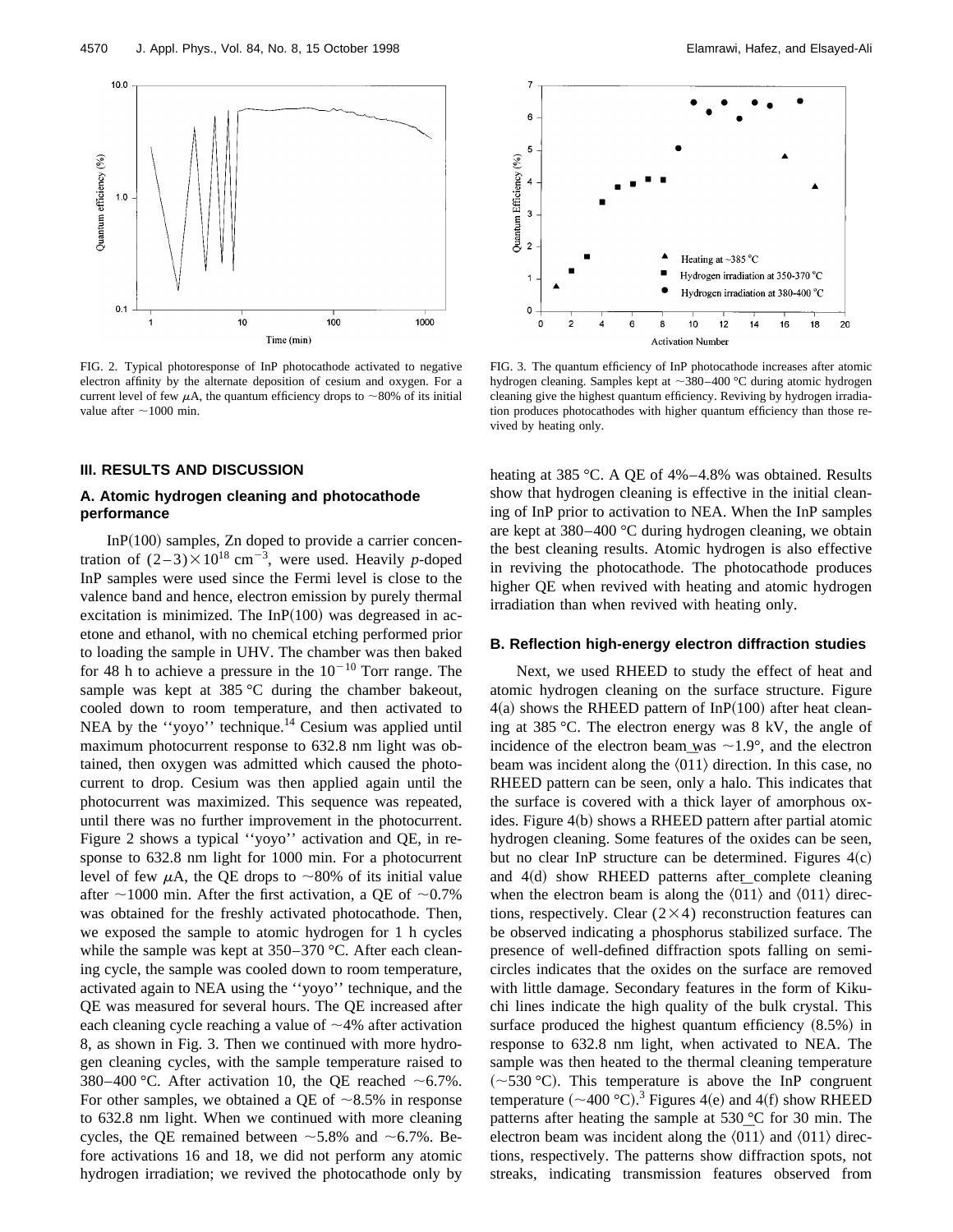$(b)$ 

 $(c)$ 







 $(d)$ 



 $(e)$ 



FIG. 4. Effect of hydrogen cleaning on RHEED patterns of InP(100). The electron beam is incident along  $\langle 0\overline{1}1\rangle$  in (a), (b), (c), and (e), and along  $\langle 011\rangle$  in (d), and (f). (a) Before hydrogen cleaning, no clear pattern is observed, only a halo, indicating a thick amorphous layer of oxides. (b) After partial atomic hydrogen cleaning, some oxide features are observed but no InP structure is seen. (c), (d) After atomic hydrogen cleaning and heating at ~400 °C. Clear reconstruction features are seen.  $(e)$ ,  $(f)$  After heating at 530 °C showing transmission features indicating a rough surface.

rough surfaces. Above the congruent temperature, InP decomposes rapidly and phosphorus desorbs preferentially. This surface produced very low quantum efficiency  $(\sim 0.1\%)$ in response to 632.8 nm light, when activated to NEA. The effect of atomic hydrogen on the InP surface was studied using Auger electron spectroscopy<sup>3</sup> and photoemission spectroscopy.<sup>18</sup> In the first stage, atomic hydrogen reacts with carbon compounds and the less stable indium oxide  $(In_2O_3)$  and produces volatile compounds. Complete cleaning is limited by the removal of indium phosphate  $[In(PO<sub>3</sub>)<sub>3</sub>]$ which requires long atomic hydrogen exposure.

We next show the use of RHEED to estimate the initial cesium layer thickness which maximizes the photocurrent before applying oxygen. The photocurrent was measured, and RHEED patterns were acquired every 30 s during cesium deposition. The initial RHEED patterns were clear and show a reconstructed surface. The angle of incidence of the electron beam was  $\sim$ 1.9°, and the calculated electron penetration depth is  $\sim 0.6$  monolayer. When the cesium starts to cover the surface, the photocurrent increases, and the RHEED streaks start to disappear. As shown in Fig. 5, the intensity of the  $(01)$  RHEED streak decreases with cesium